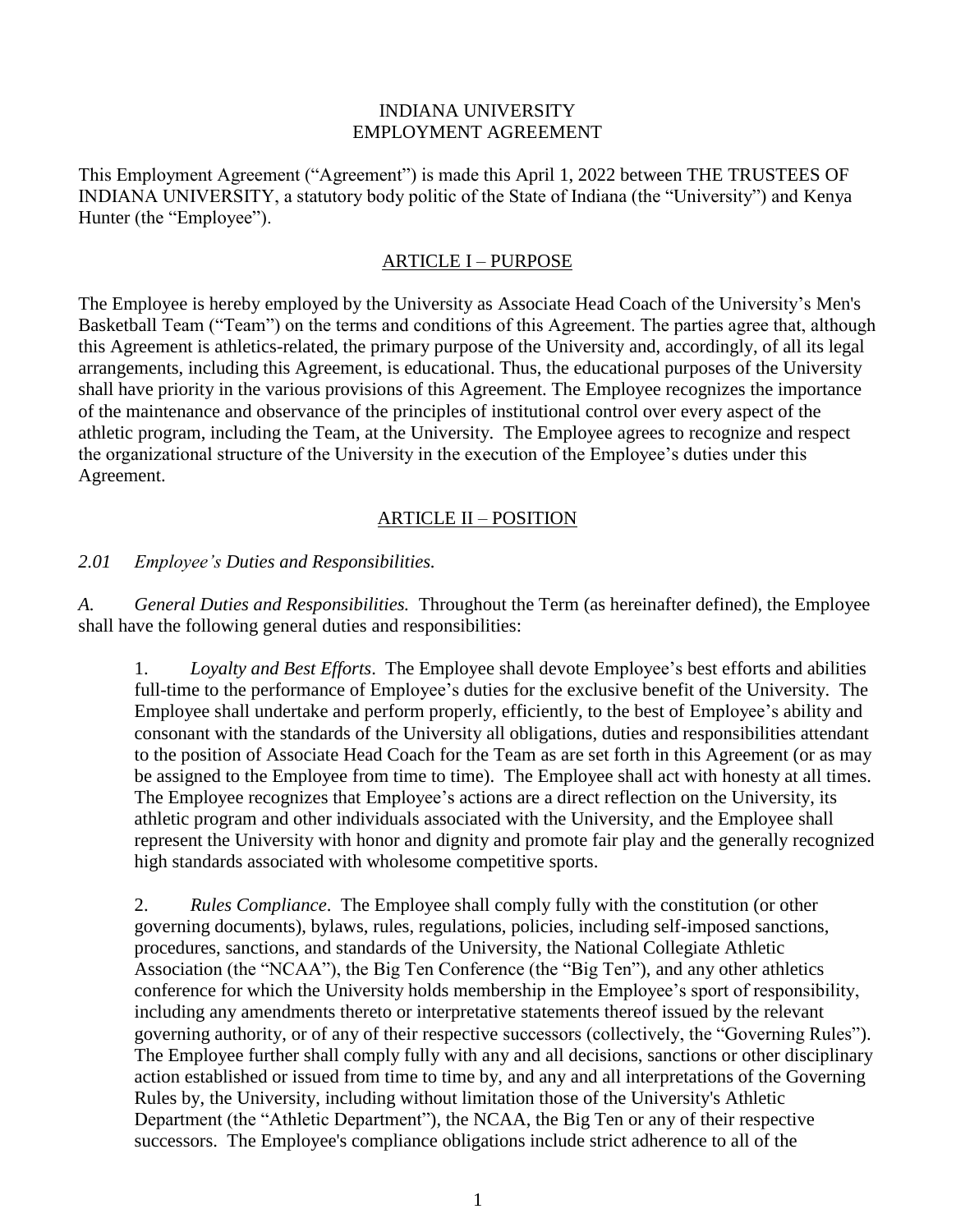Governing Rules relating to the conduct and administration of the Team, including but not limited to those relating to recruiting.

In the event that the Employee becomes aware, or has reasonable cause to believe, that violations of any of the Governing Rules may have taken place at the University as a result of an act or omission by the Employee or anyone for which Employee is responsible, the Employee shall report the same in writing promptly to the Vice President and Director of Athletics (the "Director of Athletics"), the Faculty Athletics Representative of the University or the athletics department compliance office.

The Employee shall cooperate fully in any review or investigation of possible violations of any of the Governing Rules conducted or authorized by the University, the NCAA, the Big Ten or any successor of any of them. All additions, deletions or other changes or modifications during the Term to any of the Governing Rules (or interpretations thereof) shall automatically apply to this Agreement when such addition, deletion or other change or modification or interpretation is effective, without the necessity of a written modification of this Agreement.

*B. Specific Duties and Responsibilities.* The Employee shall have the following specific duties and responsibilities as Associate Head Coach, which list of specific duties and responsibilities supplements and is not exclusive of the other general duties and responsibilities provided for elsewhere in this Agreement or as are determined by the Director of Athletics or Team Head Coach from time to time.

1. *General Description and Responsibilities.* In the Employee's position as Associate Head Coach, the Employee is responsible for the duties normally associated with that role for a Division I Team, including: prospect evaluation, recruiting, training, coaching, student-athlete academic achievement, supporting student-athlete conduct and welfare, compliance with the Governing Rules, personnel supervision and evaluation, budgetary control, scheduling assistance, promotions, public relations, development activities and the overall effective performance of the Team's student-athletes.

2. *Specific Responsibilities.* In the Employee's position as Associate Head Coach, the Employee has these additional specific responsibilities:

a. Maintain an environment where the pursuit of higher education is a priority as reflected by class attendance, grade point averages, the NCAA academic progress rates (APR) and the NCAA and federal graduation rates;

b. Maintain a comprehensive knowledge of all of the Governing Rules and ensure strict compliance with the Governing Rules by all persons involved with the Team under the Employee's supervision and direction. Fully participate and cooperate in all compliance-related activities (and remain in contact with the compliance staff), procedures and evaluations conducted by the University;

c. Provide leadership for the effective recruiting, instruction and coaching of studentathletes emphasizing fundamentals, conditioning, game preparation and strategy;

d. Take reasonable steps to maintain a competitive Division I Team in nonconference, Big Ten and NCAA competition;

e. Participate in the marketing and promotional activities for the Team and the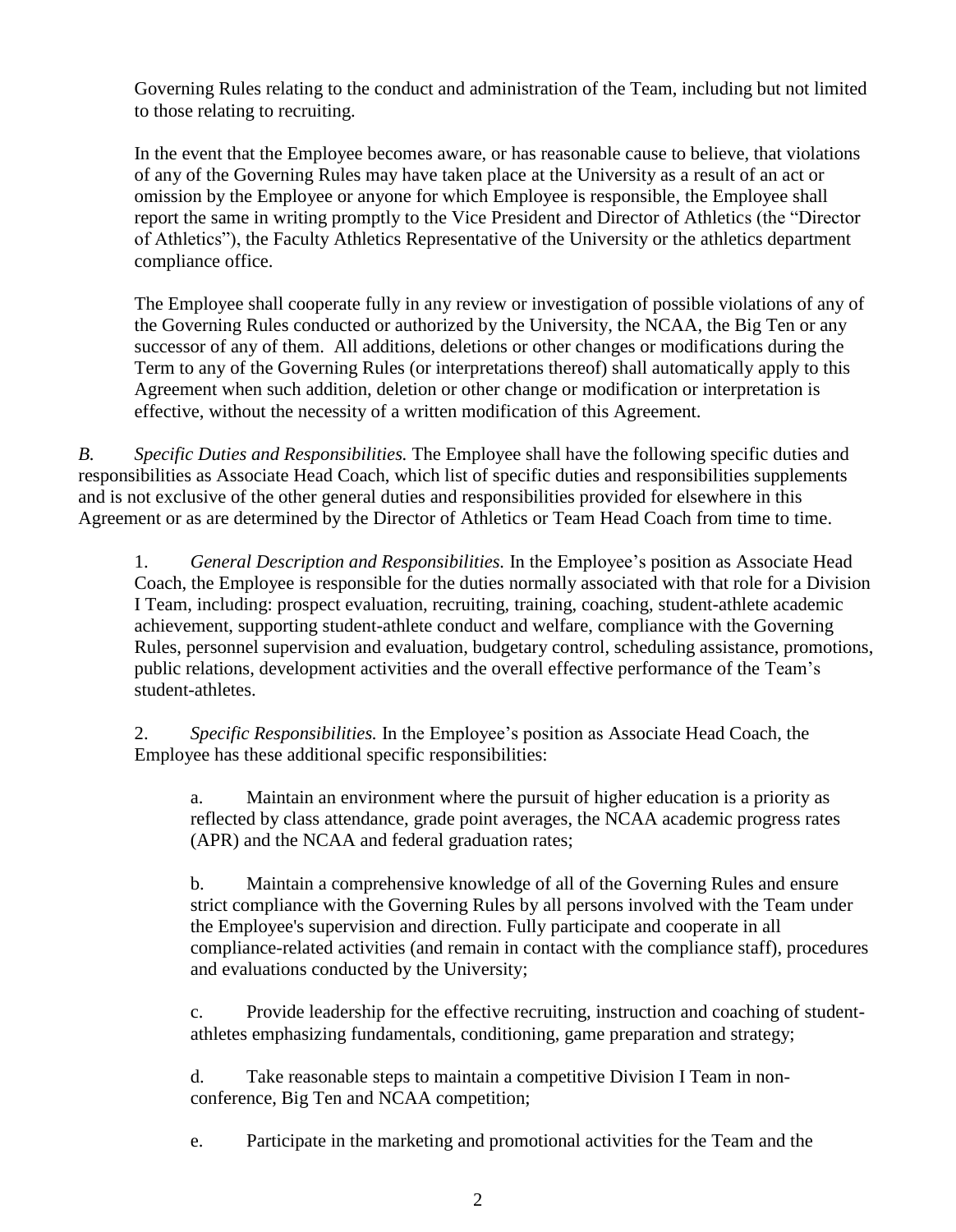University's overall athletics program;

f. Conduct recruiting evaluations, official visits and any travel-related activities of prospective student-athletes and the Team coaching staff as assigned by the Team Head Coach;

g. Participate with media, alumni and civic groups consistent with the objectives of the athletics program (coordinate through the athletic department marketing staff);

h. Work to integrate the student-athletes and team into the whole spectrum of academic life so as to complement the University and its mission;

i. Work within and support the rules, regulations, guidelines and policies of the University Athletic Department;

j. Provide positive and constructive public statements regarding the Team, athletics program, athletics staff, coaches, the University and the University staff and represent the University positively in public and private forums and in a manner that does not reflect adversely on the University;

k. Make every effort, in recognition that academic success among student-athletes is a very high priority for the University, to cooperate with, assist, and support the efforts of the University's faculty and administrative officials as they work to assist the Team studentathletes in meeting their academic requirements;

l. With the Team Head Coach, maintain discipline of the Team (being fair and protective of the student-athletes while motivating them);

m. Maintain a positive working environment where everyone associated with the Team works together pursuing continuous improvement;

n. Comply with all NCAA rules and regulations.

*2.02 Employee May be Disciplined for Violations of NCAA and/or Conference Rules or Regulations.*  Without limiting University's rights as otherwise set forth in this Agreement, if the Employee is involved in any act or omission that may give rise to a finding that the Employee has violated any NCAA and/or conference rules, the Employee shall be subject to disciplinary or corrective action as set forth in the provisions of the NCAA and/or conference enforcement procedures, including suspension without pay or termination of employment. For purposes of this Agreement the term "NCAA Rules" shall refer to the Governing Rules of (or issued or promulgated by) the NCAA or any successor of the NCAA and "Conference Rules" shall refer to the Governing Rules of (or issued or promulgated by) the Big Ten or other athletic conference for which the University holds membership in the Employee's sport of responsibility.

In addition (and without limiting any other rights of the University under this Agreement), the University may take any disciplinary or corrective action for any violation of this Agreement. Without limiting the foregoing, the University may in its sole discretion take disciplinary or corrective action in lieu of termination of the employment of the Employee by the University for Cause (as hereinafter defined) in the event of the occurrence of any act or event that could be grounds for termination of employment by the University for Cause and/or pending a review or investigation of any such act or event. Disciplinary or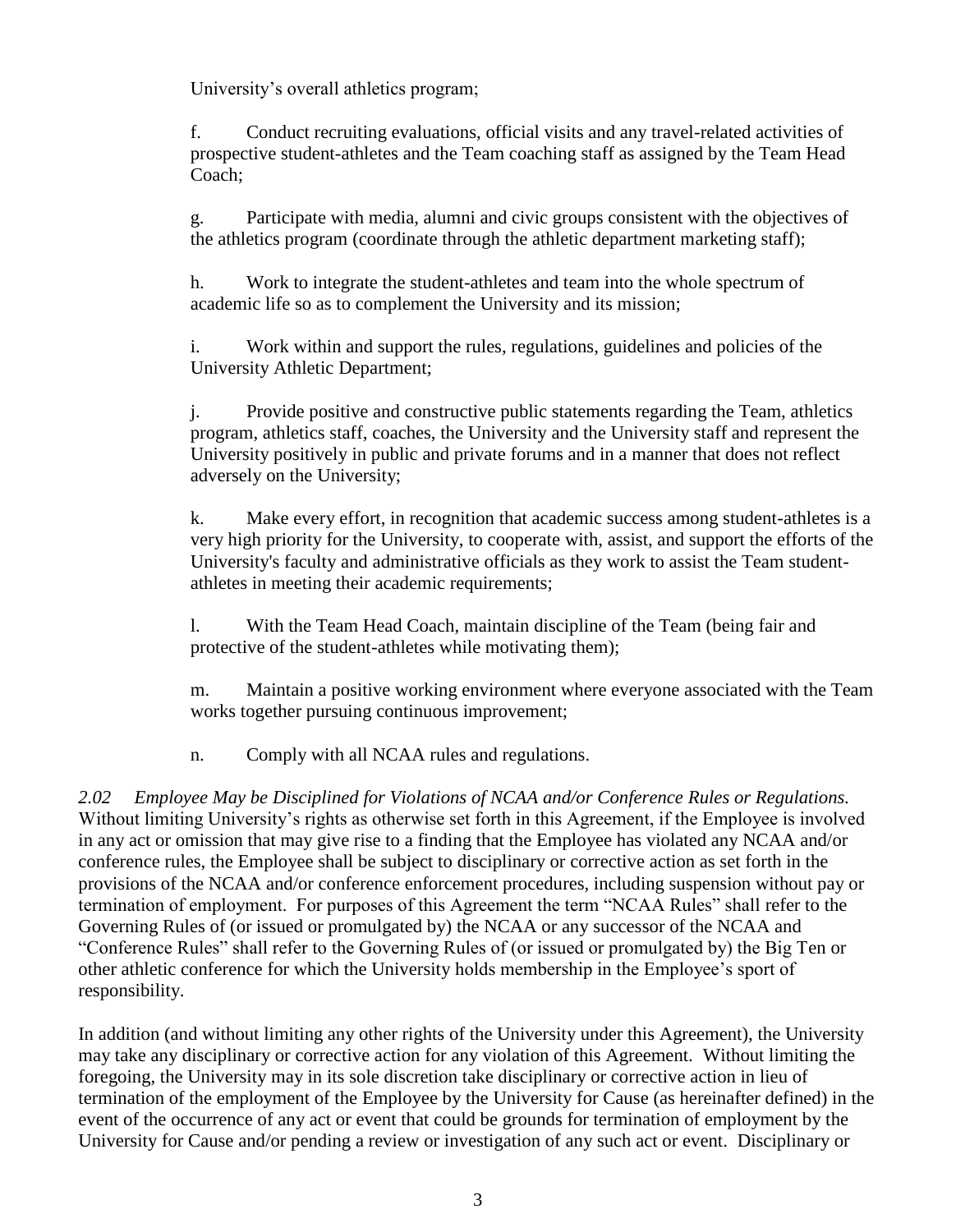corrective action may include, but is not limited to, suspension with or without pay, reduction of salary or other compensation otherwise payable under this Agreement, termination of employment for significant or repetitive violations, or other disciplinary or corrective action which may be authorized by the NCAA enforcement procedures.

*2.03 Reporting Relationship.* The Employee shall report to the Team Head Coach or such other person as may be designated by the Director of Athletics. The Employee's job duties and responsibilities shall be reviewed, revised and assigned from time to time by the Team Head Coach.

## ARTICLE III – TERM AND RENEWAL OF EMPLOYMENT

*3.01 Term of Agreement.* The University hereby employs and the Employee hereby accepts employment hereunder for the period beginning April 1, 2022 and ending on June 30, 2024 (the "Normal Expiration Date") unless such employment is earlier terminated pursuant to the terms and conditions of this Agreement. The Employee's contract may be renewed beyond the Normal Expiration Date in accordance with process for renewal described in Section 3.03 of this Agreement. The actual period of time that the Employee is employed by the University under the terms and conditions of this Agreement is referred to in this Agreement as the "Term."

*3.02 Periodic Personnel Evaluations.* The Employee's performance of Employee's job duties and responsibilities will be evaluated by the Team Head Coach or such other person as may be designated by the Director of Athletics at the end of the Team's competitive season. This evaluation will take into account prior evaluations, if any, and the expectations and goals set for the Employee in such prior evaluations.

*3.03 Renewal.* Renewal of Employee's contract will be contingent upon the satisfactory performance of Employee's duties as defined in this Agreement. The renewal of Employee's contract will be determined by the Director of Athletics in consultation with the Team Head Coach, and the decision to renew Employee's contract will be made annually by June 30. If Employee does not receive written notice of non-renewal by June 30, as provided for in Section 3.04 below, renewal of this Agreement will be automatic. Any such renewal will add a period of one year to the remaining term of employment. Any additional year(s) of employment arising out of such renewal shall be governed by the terms and conditions of this Agreement unless the terms are otherwise modified in writing by the University and the Employee pursuant to Section 7.05 of this Agreement.

*3.04 Non-Renewal*. Upon a determination that Employee's contract will not be renewed, Employee shall be notified of this decision in writing by the Team Head Coach and the Director of Athletics by June 30 of the applicable year. If Employee's contract is not renewed, Employee shall remain employed by the University until the Agreement has expired or until the Employee's employment is otherwise terminated pursuant to the terms of this Agreement. The Director of Athletics may, in the Director of Athletics' sole discretion, require the Employee to exhaust any paid time off (PTO) that Employee has accrued prior to the Employee's final date of employment.

## ARTICLE IV – COMPENSATION

*4.01 Base Salary*. The base salary paid by the University to the Employee for services provided according to the terms and conditions of this Agreement shall be at the rate of \$375,000 per year, payable in monthly installments and in accordance with the standard payroll practices of the University.

*4.02 Salary Increases*. In the sole discretion of the Director of Athletics, acting in consultation with the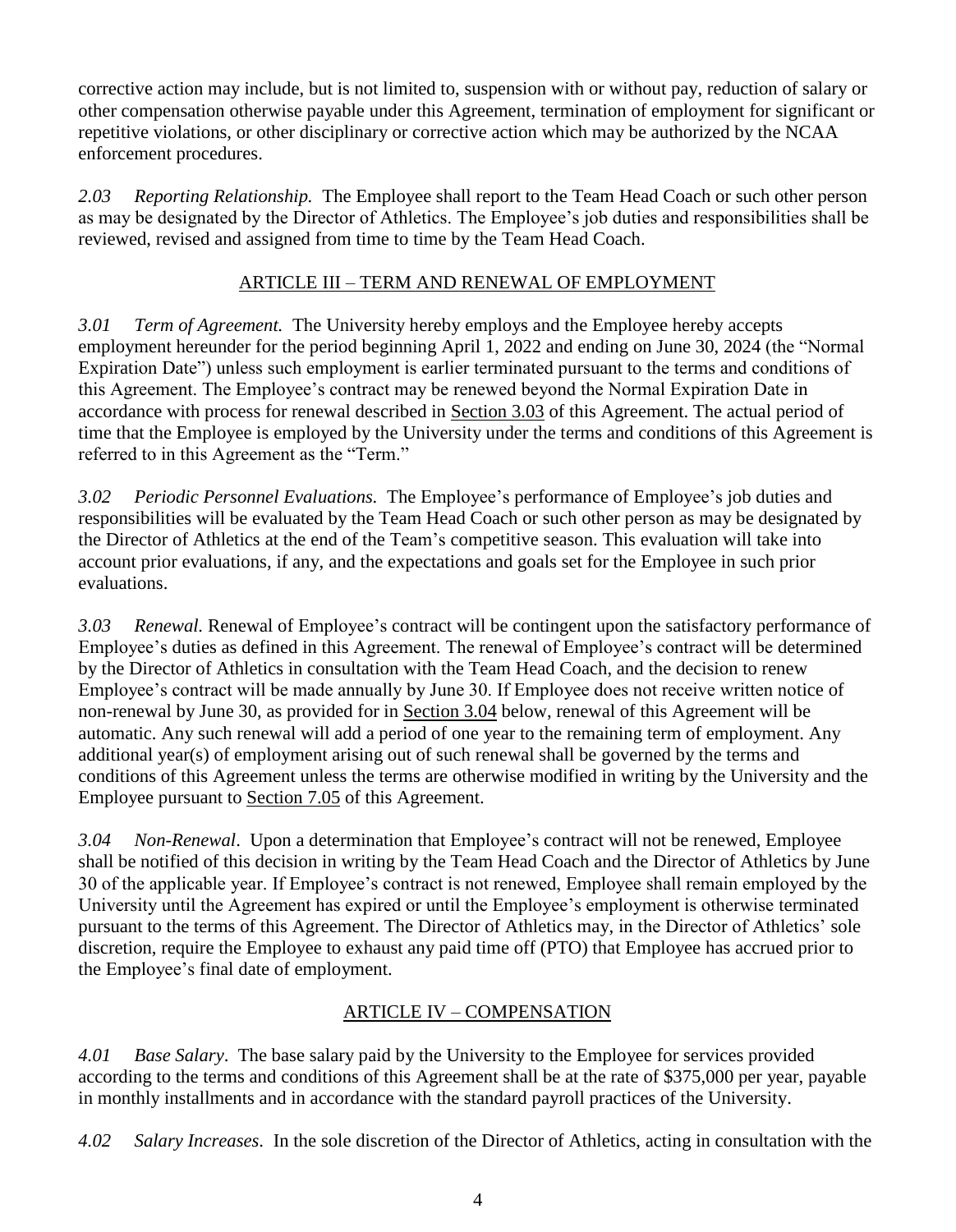Sport Administrator and the Team Head Coach, and consistent with the University's human resources policies, the Employee may be awarded salary increases during the Term of this Agreement.

*4.03 Benefits/Expenses/Stipends.* During the term of this Agreement, the University will provide the Employee with the following employee benefits, reimbursements, and stipends as described below, and no others.

*A. Standard University Employee Benefits.* The Employee shall be entitled to the standard University Employee benefits appropriate to the Employee's classification (as described by the University's human resource policies), including, among other things, group life insurance, paid time off, medical coverage, retirement contributions, and a tuition benefit plan. If any benefit is based in whole or in part upon salary paid to the Employee, such benefit shall be based only on Employee's base salary and shall not be based on any outside income or supplemental compensation paid in accordance with the provisions set forth in Section 4.04 and ARTICLE V hereof.

*B. Expenses.* The University will reimburse the Employee for travel expenses reasonably incurred by Employee for the purpose of and in connection with the performance of the Employee's duties under this Agreement, including but not limited to expenses incurred while recruiting and during work-related travel. Such reimbursement shall be made in accordance with the standard policies and procedures of the University upon presentation to the University of vouchers or other statements itemizing such expenses in reasonable detail. Such reimbursement shall be at the rate provided by University policies.

*C. Automobile.* Employee will be provided a courtesy car.

Employee acknowledges that, as a condition of the provision of a courtesy car, a "Driver Agreement" must be executed governing the use of the vehicle.

Employee acknowledges Employee's understanding that the provision of a courtesy car represents a taxable benefit to the Employee and that accurately itemizing business and personal mileage on a log provided by the University may have the effect of reducing the amount of tax attributable to this element of the Employee's compensation. Employee also acknowledges that it is the practice of the Athletic Department, as a condition of the continued use of such car, to require its employees to maintain and submit annually an accurate log of business and personal mileage accumulated on a courtesy car provided by the University. Employee agrees that if issued a courtesy car, the Employee will maintain and submit annually, and within the timeframe required by the Athletic Department and Tax Management Office, an accurate log of business and personal mileage accumulated on the car.

Employee acknowledges the Employee's understanding that Indiana University arranges for the payment of premiums for the insurance coverage of all courtesy vehicles issued by the Athletic Department. Employee agrees that if issued a courtesy car and if the car is damaged such that repairs are necessary, the Employee will pay the deductible at the discretion of the Department.

## *D. adidas Product Allowance*.

1. The Employee shall receive an annual allowance of \$2,000 for the placement of orders for adidas product.

2. Employee must utilize the allowance during the Term of this Agreement; any allowance remaining at the end of the Agreement term shall not be carried over, even if the parties sign a renewal contract.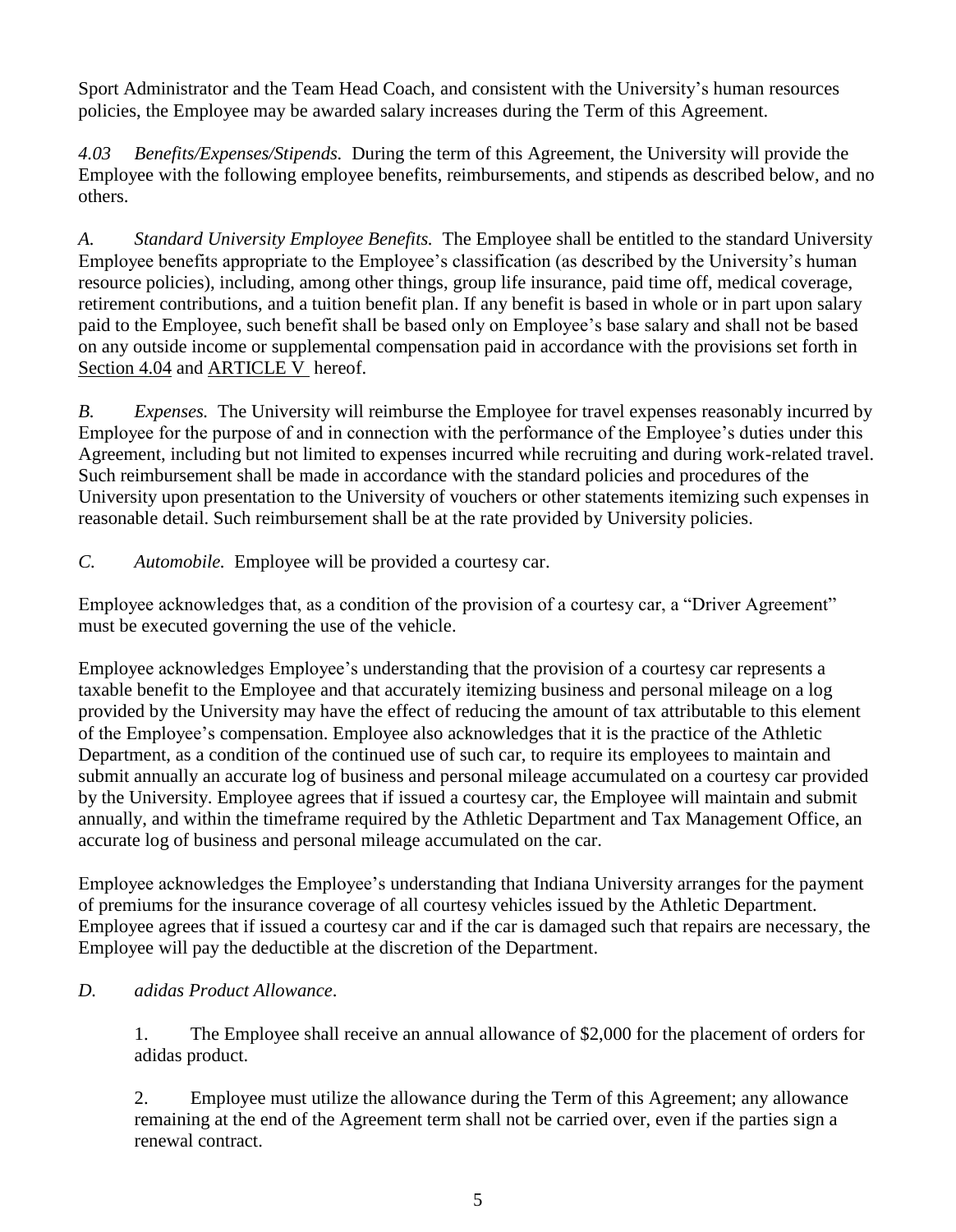3. Orders may be placed by the Employee directly with adidas, and the University shall notify the Employee if a particular adidas representative is to be the contact person for this purpose. The Employee understands and agrees that the University may contact adidas regarding the allowance account and may receive information from adidas about the account, including but not limited to balance information for auditing purposes.

4. Employee acknowledges and agrees that the amount of allowance used in a calendar year will be included in the Employee's gross income on Employee's Indiana University Form W-2, Wage and Tax Statement, for that calendar year.

*E. Game Tickets.* The University will provide season tickets to IU Athletics competitions, as well as season credentials and parking passes for football and men's basketball games

*4.04 Opportunities to Earn Outside Income.* Subject to the provisions of Section 4.05, hereof, the Employee may have the opportunity to make additional outside income as follows**:**

*A. Commercial Endorsements.* The University and the Employee agree that the Employee, subject to obtaining advance written approval of the Director of Athletics or the Director of Athletics' designee, may undertake commercial endorsements of products and services in which the Employee is identified as the Team's Associate Head Coach during such time as the Employee is assigned to such position but that the Employee may not otherwise associate the University's name or trademarks or logos with an endorsement, and provided that all such agreements must cease at the termination of this Agreement or the Employee's reassignment to a position other than Team Associate Head Coach.

*B. Other Opportunities.* From time to time, other opportunities may arise for outside income that are unanticipated at this time and that may be mutually beneficial to the parties. In such event, the Employee shall confer with the Director of Athletics or the Director of Athletics' designee and, upon the Director of Athletics' or the Director of Athletics' designee's advance written approval, Employee may pursue such opportunities.

*4.05 Other Provisions Concerning Outside Income and Promotional Activities.* The following general terms and conditions shall also apply to Employee:

*A. University Obligations Are Primary.* Any outside activities by the Employee shall not interfere with the full and complete performance by the Employee of Employee's duties and obligations as a University employee, recognizing always that the Employee's primary obligations lie with the University and its student-athletes.

*B. NCAA Rules Control.* In no event shall the Employee accept or receive directly or indirectly any monies, benefit or any other gratuity whatsoever from any person, corporation, University booster club or alumni association or other benefactor if such action would violate NCAA legislation or the constitution, bylaws, rules and regulations or interpretations thereof of the NCAA and Big Ten as now or hereafter enacted. Changes of such legislation, constitution, bylaws, rules and regulations or interpretations thereof shall automatically apply to this Agreement without the necessity of a written modification.

*C. University Is Not Liable.* The Employee expressly acknowledges and agrees that any outside activities are independent of the Employee's University employment, and the University shall have no responsibility or liability for any claims arising therefrom.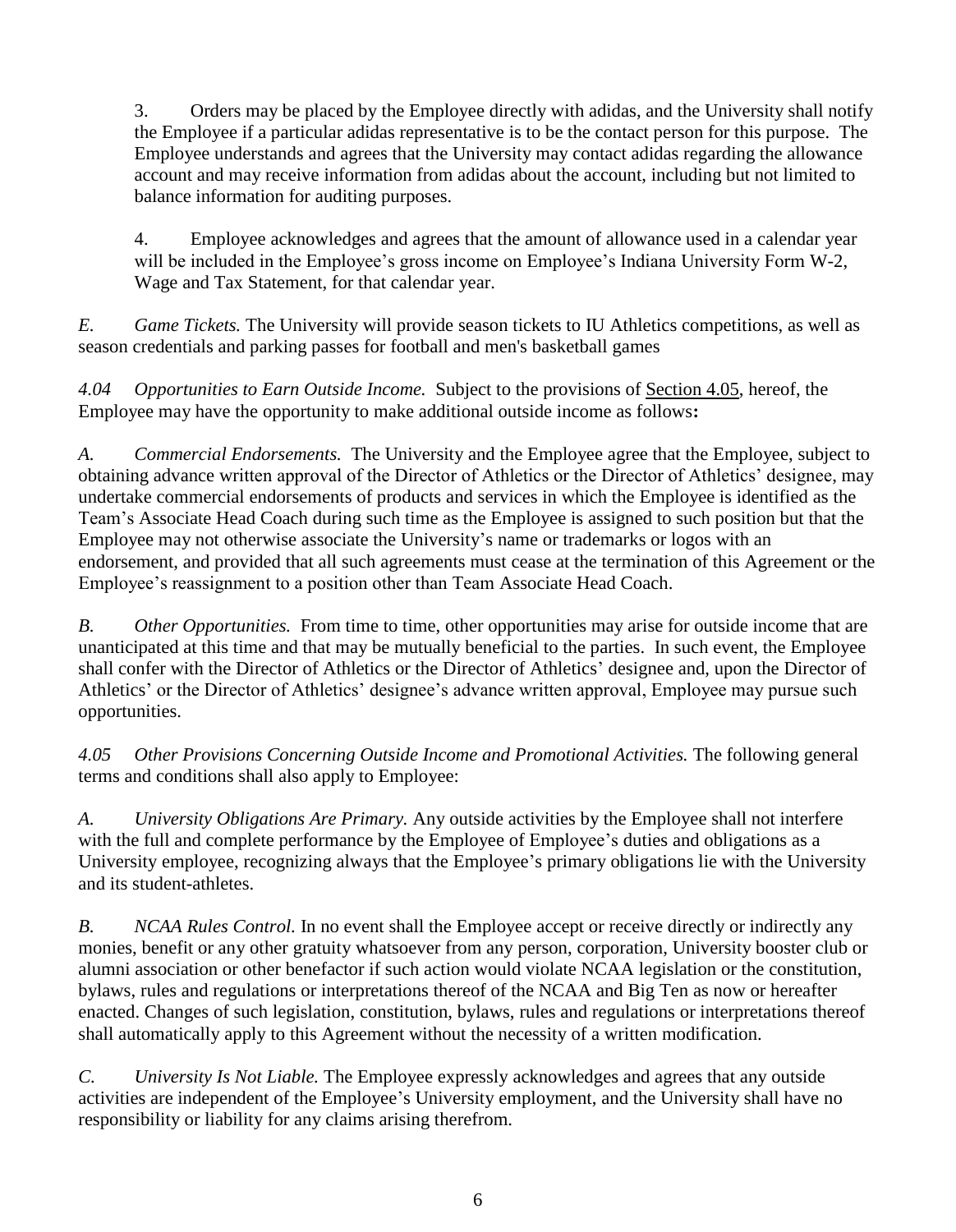*D. Advance Approval Required.* During the Term of this Agreement, Employee may generate outside income only upon receipt of prior written consent of the Director of Athletics or the Director of Athletics' designee in each instance over five hundred dollars (\$500.00). The Director of Athletics may withhold consent in the Director of Athletics' sole and absolute discretion, including without limitation a determination by the Director of Athletics that such proposed opportunity would not satisfy the requirements of Section 4.04.A, would conflict with existing or contemplated third-party relationships of the University, or would not favorably reflect on the University. Prior to entering into any agreement or arrangement, the Employee shall provide the Director of Athletics a copy of all applicable agreements or documents as may be requested. The Director of Athletics may also condition this consent on any such third party executing a license agreement regarding the use of the University's intellectual property.

Any efforts by the Employee, without the advance written authorization of the Director of Athletics, to pursue, negotiate or execute any outside coaching and/or athletic program-related agreements over five hundred dollars (\$500.00) (including, but not limited to, commercial endorsements) or arrangements as outlined above shall be deemed a breach of this Agreement by the Employee.

All agreements or arrangements for outside income of any amount must comply with the requirements, if any, of the NCAA and/or the Big Ten. Any payments received by Employee from a third party for services rendered by Employee to such third party shall not be considered part of Employee's base salary or other compensation under this Agreement. The receipt of outside income and benefits shall be consistent with the University's conflict of interest and conflict of commitment policies.

*4.06 Disclosure of Outside Income.* The Employee shall report annually in writing to the President of the University through the Director of Athletics, on or before April 15 of each year received, all athletically related income from sources outside the University during the previous twelve (12) month period, and the University shall have reasonable access to all records of the Employee necessary to verify such report.

## *4.07 Athletics Dining.*

*A.* University and Employee agree that there is mutual value in Employee dining with student-athletes and departmental employees at the athletic dining facility.

*B.* University may arrange for Employee to be provided meals made available to student-athletes and University employees at no cost to Employee at the sole discretion of the University.

*C.* The Employee acknowledges and agrees that the value of meals actually received under this section will be tracked on a daily basis for each calendar year and the value of such meals will be included in the Employee's gross income on Employee's Indiana University Form W-2, Wage and Tax Statement, for that calendar year.

*4.08 Retention Bonus.* For any year that the Employee is still employed by the University in this position on July 1, Employee shall be awarded a non-cumulative retention bonus of \$25,000. If earned, this retention bonus shall be payable by July 31 of the applicable year. The first July Employee shall be eligible for this bonus will occur in 2022.

## ARTICLE V – SUPPLEMENTAL COMPENSATION

*5.01 Supplemental Compensation for Competitive Performance Achievement.*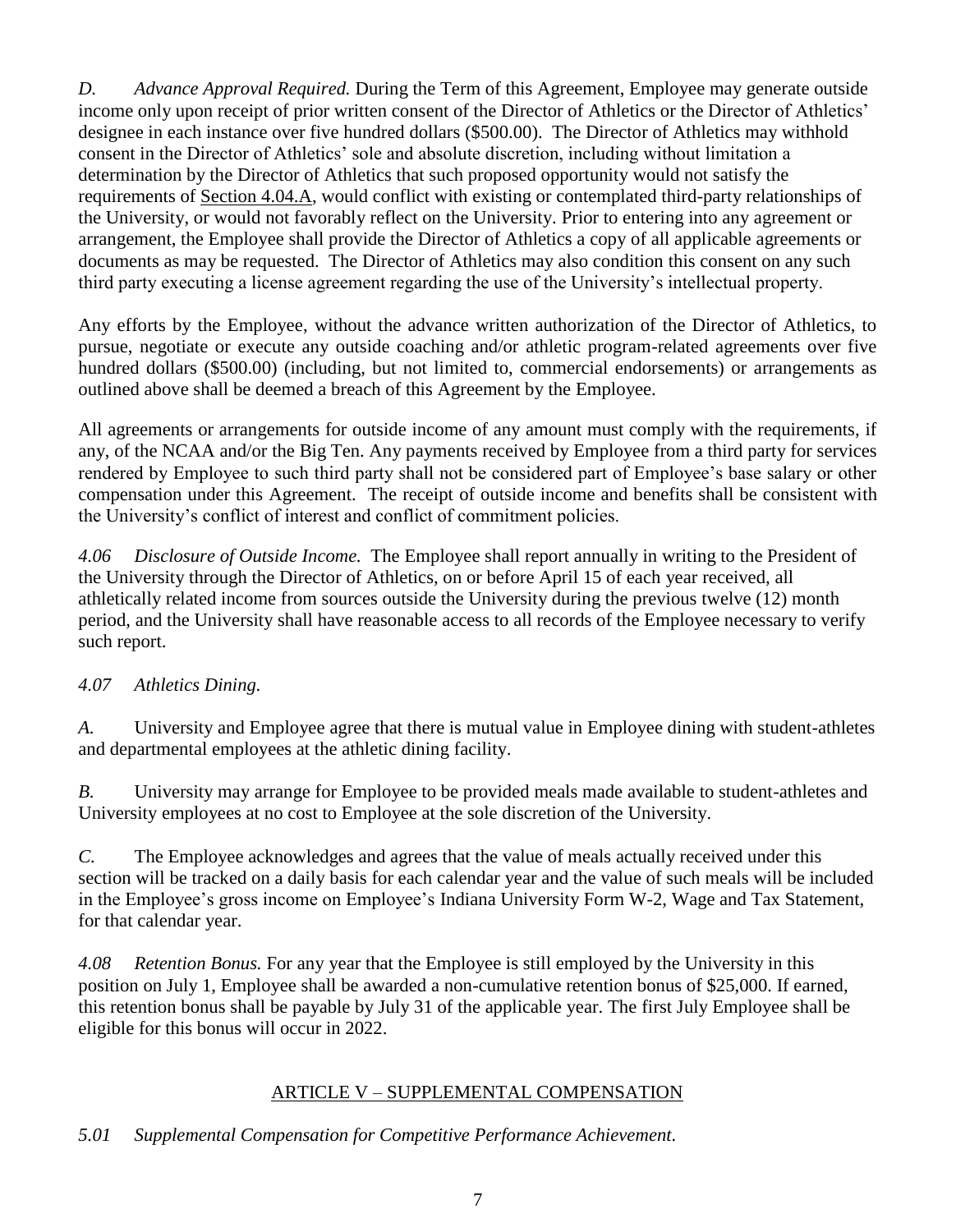*A.* If the University's men's basketball team makes an appearance in the NCAA Division I Men's Basketball National Championship Tournament, the Employee, if still employed in this position at the time of the NCAA tournament, will receive the equivalent to one month's base salary as referenced in Section 4.01.

*B.* If the University's men's basketball team advances to the Sweet Sixteen round of the NCAA Division I Men's Basketball National Championship Tournament, the Employee, if still employed in this position at the time of the NCAA tournament, will receive an additional amount that is equivalent to one month's base salary as referenced in Section 4.01.

*C.* If the University's men's basketball team advances to the Final Four round of the NCAA Division I Men's Basketball National Championship Tournament, the Employee, if still employed in this position at the time of the NCAA tournament, will receive an additional amount that is equivalent to one month's base salary as referenced in Section 4.01.

*D.* If the University's men's basketball team wins the NCAA Division I Men's Basketball National Championship Tournament, the Employee, if still employed in this position at the time of the NCAA tournament, will receive an additional amount that is the equivalent to one month's base salary as referenced in Section 4.01.

*E.* Any of such additional sums, if earned and payable, shall be payable by July 31 of the year following the year in which such men's basketball season commenced.

*F.* Upon the recommendation of the Head Coach, the Athletic Director may authorize a special performance bonus for an associate head coach for demonstrated outstanding contributions to the program.

# ARTICLE VI – EMPLOYMENT AGREEMENT CONDITIONS

*6.01 Resignation by Employee.* The parties agree that the Employee may terminate this Agreement prior to its normal expiration upon the following terms and conditions:

*A. Written Notice by Employee.* The Employee may terminate this Agreement during its Term by giving the University ten (10) working days' advance written notice of the termination of the Employee's employment with the University. Simultaneously with such notice, the Employee shall inform the University in writing of Employee's employment plans following the termination of employment with the University. The University, in its sole discretion, may waive the notice period and set the date of termination as of the date the notice of termination is given or some other date following the notice of termination.

*B. University's Obligations upon Employee's Resignation.* Except as otherwise agreed in writing by the parties, if the Employee terminates this Agreement prior to its expiration in accordance with the provisions of Section 6.01.A, all obligations of the University to make further payments and/or to provide any other consideration hereunder shall cease as of the effective date of the termination.

*6.02 Actions by University*. It is recognized that certain limited circumstances may make it appropriate for the University to end this Agreement prior to the completion of its entire Term.

*A. Employment is Contingent on Continued Employment of the Team Head Coach.* Notwithstanding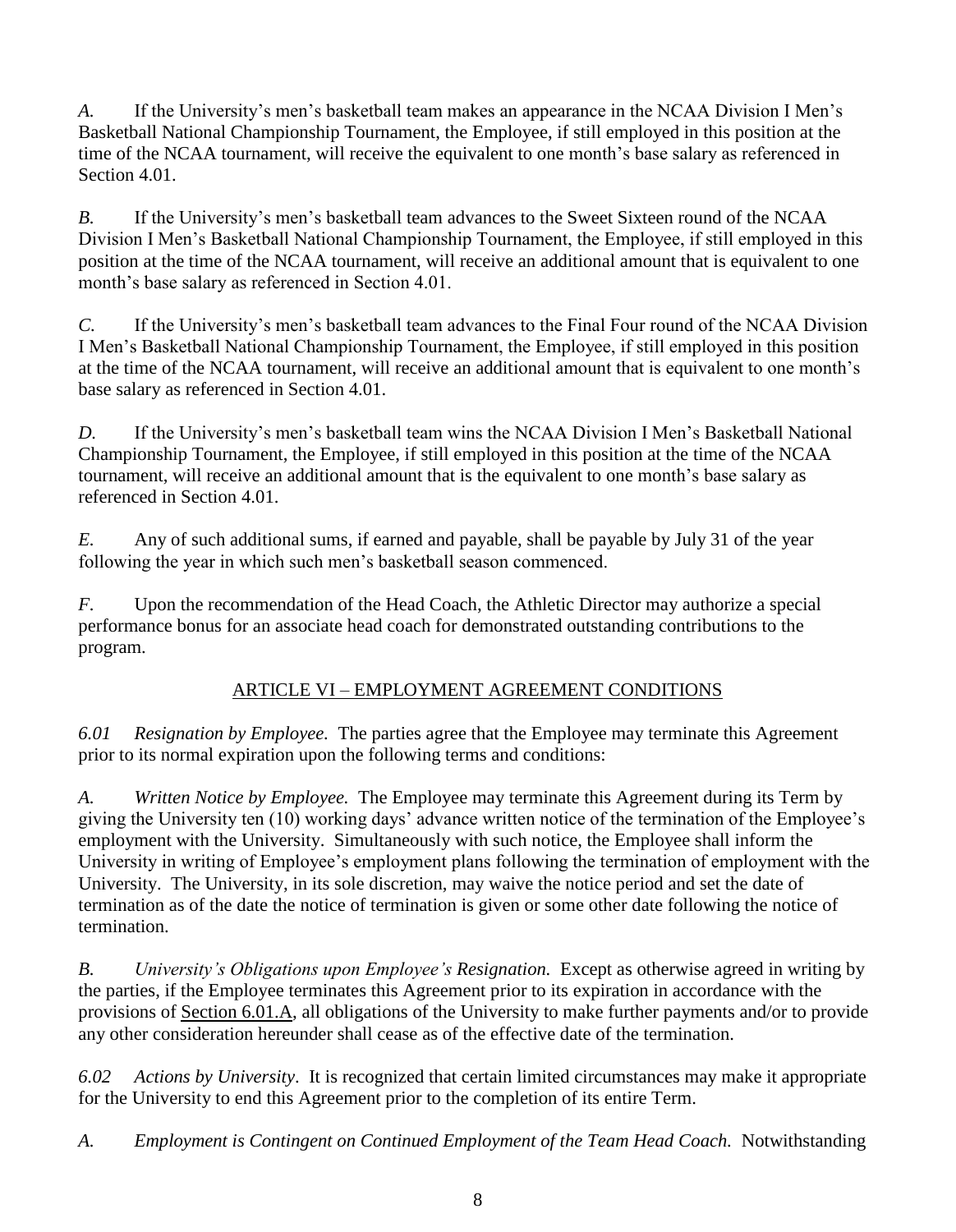any other provision in this Agreement to the contrary, upon the Team Head Coach's termination from employment with the University, and whether the Team Head Coach's termination is voluntary or involuntary, the Director of Athletics may, at the Director of Athletics' sole discretion, terminate this Agreement on the terms and conditions set forth below.

1. Upon Employee's execution of a Severance Agreement/Release acceptable to the University, the University will pay Employee a severance payment in an amount equivalent to six months' base salary, as referenced in Section 4.01, following the termination of the Team Head Coach. The amount due will be paid in monthly installments with appropriate withholdings and deductions. The severance payment described in this Section shall be subject to the mitigation provisions provided in Section 6.02.H of this Agreement.

2. Except as provided herein, Employee expressly acknowledges and agrees that if the Agreement is terminated pursuant to this section, all obligations of the University to make further payments including base salary, benefits, supplemental compensation, and outside, promotional, and marketing income, and any other payments required by this Agreement and/or to provide any other consideration hereunder shall cease as of the effective date of the termination. Notwithstanding the foregoing, however, benefits that, by their nature might accrue under these circumstances (such as COBRA) shall be available in accordance with the University's personnel policies in effect at the time.

3. If the Employee wishes to be considered for continuation of employment with the incoming Team Head Coach, the University shall make best efforts to facilitate an interview for the Employee with the incoming Team Head Coach.

4. Employee expressly acknowledges and agrees that termination under this Section of the Agreement rests in the sole and unfettered discretion of the Director of Athletics and is not subject to appeal under the University's human resources policies.

*B. Automatic Termination upon Death or Disability of Employee.* This Agreement shall terminate automatically if the Employee dies, or if the Employee becomes permanently disabled. "Permanently disabled," for purposes of this Agreement, shall mean physical or mental incapacity of the nature which prevents the Employee from performing the essential functions of the Employee's job under the Agreement with or without reasonable accommodation. The determination whether the Employee is "permanently disabled" shall be made exclusively by the University.

If this Agreement is terminated pursuant to this section because of the Employee's death, the Employee's salary and all other benefits shall terminate as of the calendar month in which death occurs or on the date of death (or other date called for by applicable University policy), in accordance with University policies, except that the Employee's personal representative or other designated beneficiary shall be paid all such death benefits, if any, as may be contained in any benefit plan now in force or hereafter adopted by the University and due to the Employee thereunder.

If this Agreement is terminated under this section because the Employee becomes disabled and unable to perform the essential functions of Employee's job with or without a reasonable accommodation, the Employee's salary shall terminate at the end of the month in which the disability determination is made, but any other benefits that might accrue under these circumstances (such as disability benefits to which Employee is entitled under any disability program in which the Employee is enrolled or eligibility for COBRA) shall be available in accordance with the University's personnel policies in effect at the time.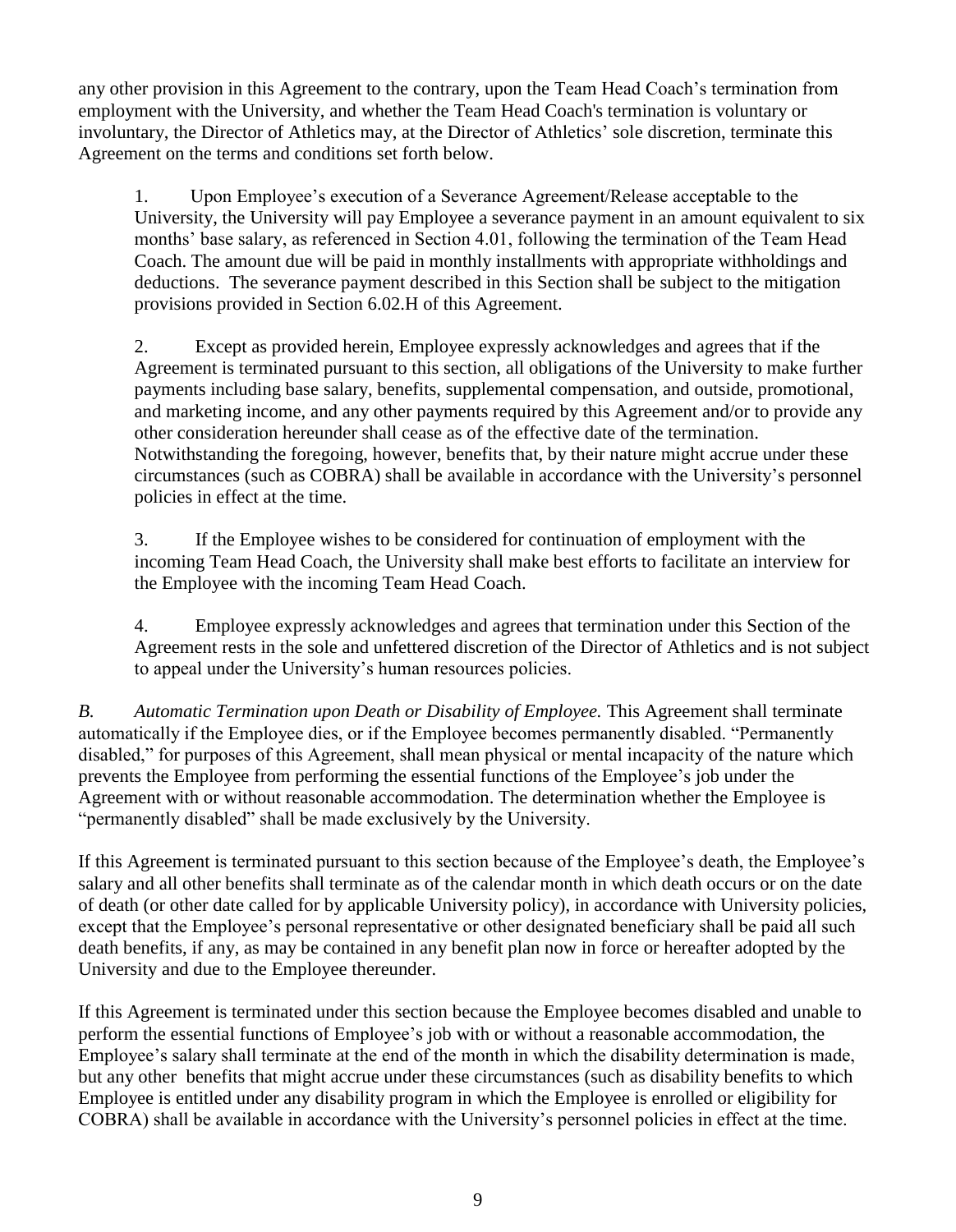*C. Termination by University for Cause.* The University may terminate the Employee's employment under this Agreement prior to the end of the Term for "Cause." The term "Cause" shall include any of the following:

1. Any significant, knowing, or repetitive violation by the Employee of any obligations, duties or responsibilities outlined in Section 2.01 or any refusal or unwillingness to perform any such obligations, duties or responsibilities in good faith and to the best of the Employee's abilities;

2. Any conduct, including acts or omissions, of the Employee in violation of any criminal felony statute, whether prosecuted or not, or any act of moral turpitude;

3. Any significant, knowing, or repetitive conduct, including acts or omissions, of the Employee that may give rise to a finding of a violation of any of the Governing Rules, including but not limited to any conduct which may have occurred during any prior employment of the Employee at another NCAA member institution and for which the NCAA could hold the Employee responsible;

4. Any significant, knowing, or repetitive conduct, including acts or omissions, by any other staff of the Team or any other person under the Employee's supervision and direction that violates the Governing Rules and which violation the Employee knew or should have known of;

5. Any conduct, including acts or omissions, of the Employee which is seriously prejudicial to the best interests of the University or the Athletics Department or which materially violates the University's stated mission or which conduct reflects materially and adversely upon the University or its athletic program;

6. Any prolonged absence from the performance of the Employee's obligations, duties and responsibilities under this Agreement without the prior consent of the Director of Athletics (which consent will not be unreasonably withheld);

7. Any failure to obtain the University's permission from the Director of Athletics to enter into an agreement for outside or promotional income as set forth in Section 4.05.D (which permission will not be unreasonably withheld);

8. Any fraud or dishonesty of the Employee in the performance of any of Employee's obligations, duties or responsibilities under this Agreement;

9. Any failure by the Employee to comply with Employee's obligations, duties and responsibilities under Section 6.04 of this Agreement or any material breach of the representations and warranties of the Employee in Section 6.05 of this Agreement;

10. Any conduct, including acts or omissions, that misleads the University or the Director of Athletics about any material matters related to the Team, including matters related to the Employee, other staff members or student-athletes;

11. Any failure or refusal to cooperate with the Director of Athletics or other University officials, including any compliance personnel, which is not remedied by the Employee within ten (10) days following receipt of written notice thereof provided such violation is susceptible of being remedied;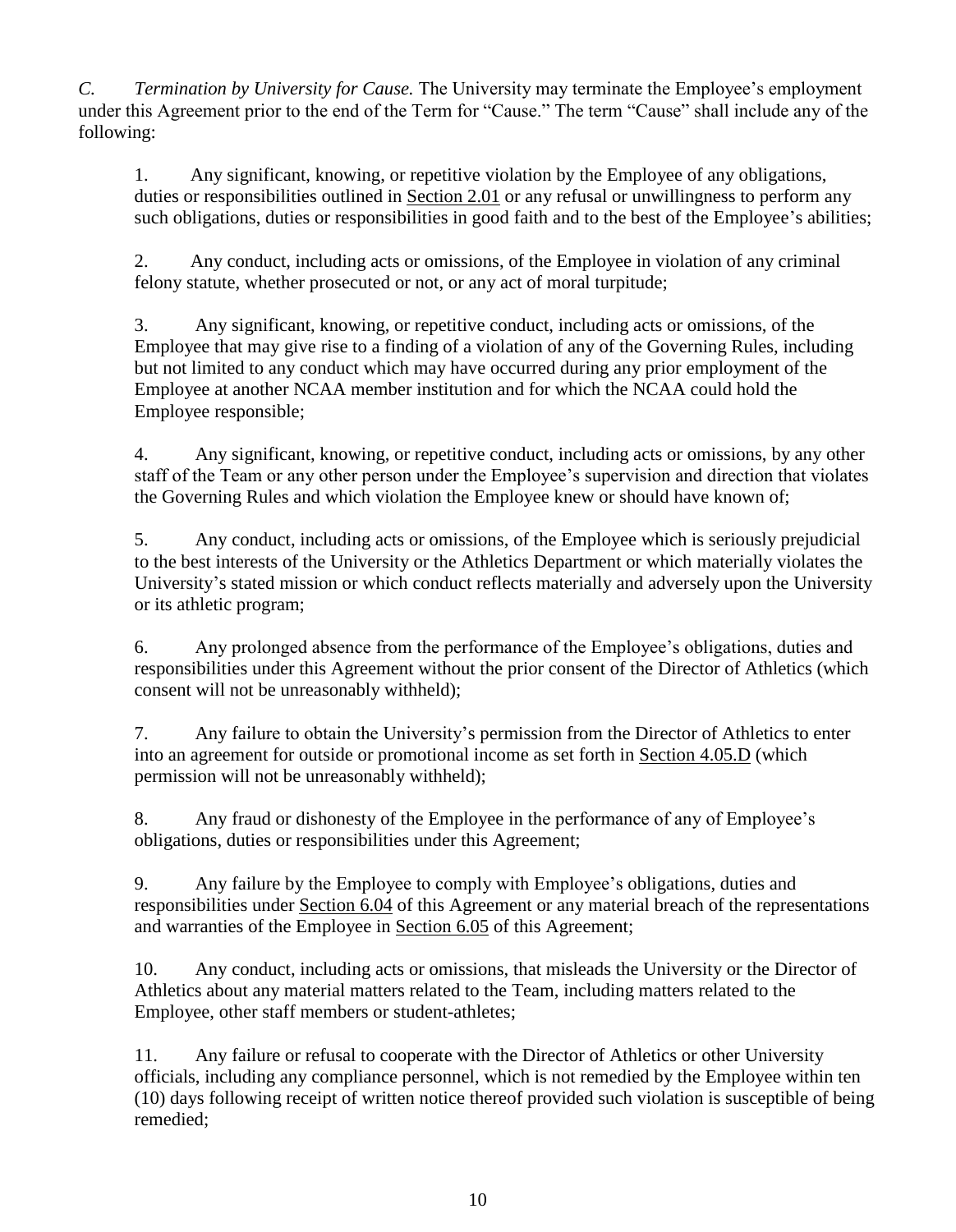12. Fraud or dishonesty of the Employee in preparing, falsifying, submitting or altering documents or records of or to the University, the NCAA, the Big Ten, or documents or records required to be prepared or maintained by law, any of the Governing Rules, or other documents or records pertaining to any recruit or student-athlete, including without limitation expense reports, transcripts, eligibility forms or compliance reports, or permitting, encouraging or condoning such fraudulent or dishonest acts by any other person, provided that the Employee had actual knowledge of such fraudulent or dishonest acts or reasonably should have known about such fraudulent or dishonest acts;

13. Any use or consumption by the Employee of alcoholic beverages, drugs, controlled substances, steroids or other chemicals in such degree or for such appreciable period that impairs significantly or materially the Employee's ability to perform Employee's duties hereunder or that reflects adversely upon the University or its athletic program; or failure by the Employee to fully cooperate in the enforcement and implementation of any drug testing program established by the University for student-athletes;

14. The Employee's sale, use or possession of (or the Employee's permitting, encouraging or condoning a student-athlete or other athletic staff member to sell, use or possess) any narcotics, drugs, controlled substances, steroids or other chemicals, the sale, use or possession of which by the Employee, student-athlete, or other athletic staff member is prohibited by law or by the Governing Rules;

15. Soliciting, placing or accepting by the Employee of any bet on any intercollegiate or professional athletic contest, or permitting, condoning or encouraging by the Employee of any illegal gambling, bookmaking or illegal betting involving any intercollegiate or professional athletic contest, whether through a bookmaker, a parlay card, a pool or any other method of organized gambling, or the furnishing by the Employee of information or data relating in any manner to the Team's sport or any other sport to any individual known by the Employee to be or whom the Employee should reasonably know to be a gambler, better or bookmaker, or an agent of any such person, or the consorting or associating by the Employee with any of such persons; or

16. Any other violation by the Employee of any material term or condition of this Agreement which is not specified above and which is not remedied by the Employee within ten (10) days following receipt of written notice thereof provided such violation is susceptible of being remedied.

*D. Procedures for Termination for Cause.* If at any time the University has any reason to believe that Cause may exist to terminate the employment of the Employee pursuant to Section 6.02.C of this Agreement, the University shall have the right to (1) suspend the Employee with pay upon written notice to the Employee and/or (2) conduct a review or investigation, either on its own initiative or in conjunction with the NCAA, the Big Ten, or otherwise, with or without notice to the Employee. Upon request, the Employee shall cooperate with the University and/or its professional advisors in the conduct of the review or investigation to the full extent requested by the University, including but not limited to providing oral or written statement(s) under oath and providing originals or copies of any or all information, records or documents requested by the University.

If the Director of Athletics decides to terminate Employee's employment for Cause pursuant to Section 6.02.C of this Agreement, the Director of Athletics will provide written notice of termination to the Employee that specifies the reasons for such termination and the effective date of the termination. "Cause" sufficient to terminate the employment of the Employee pursuant to Section 6.02.C of this Agreement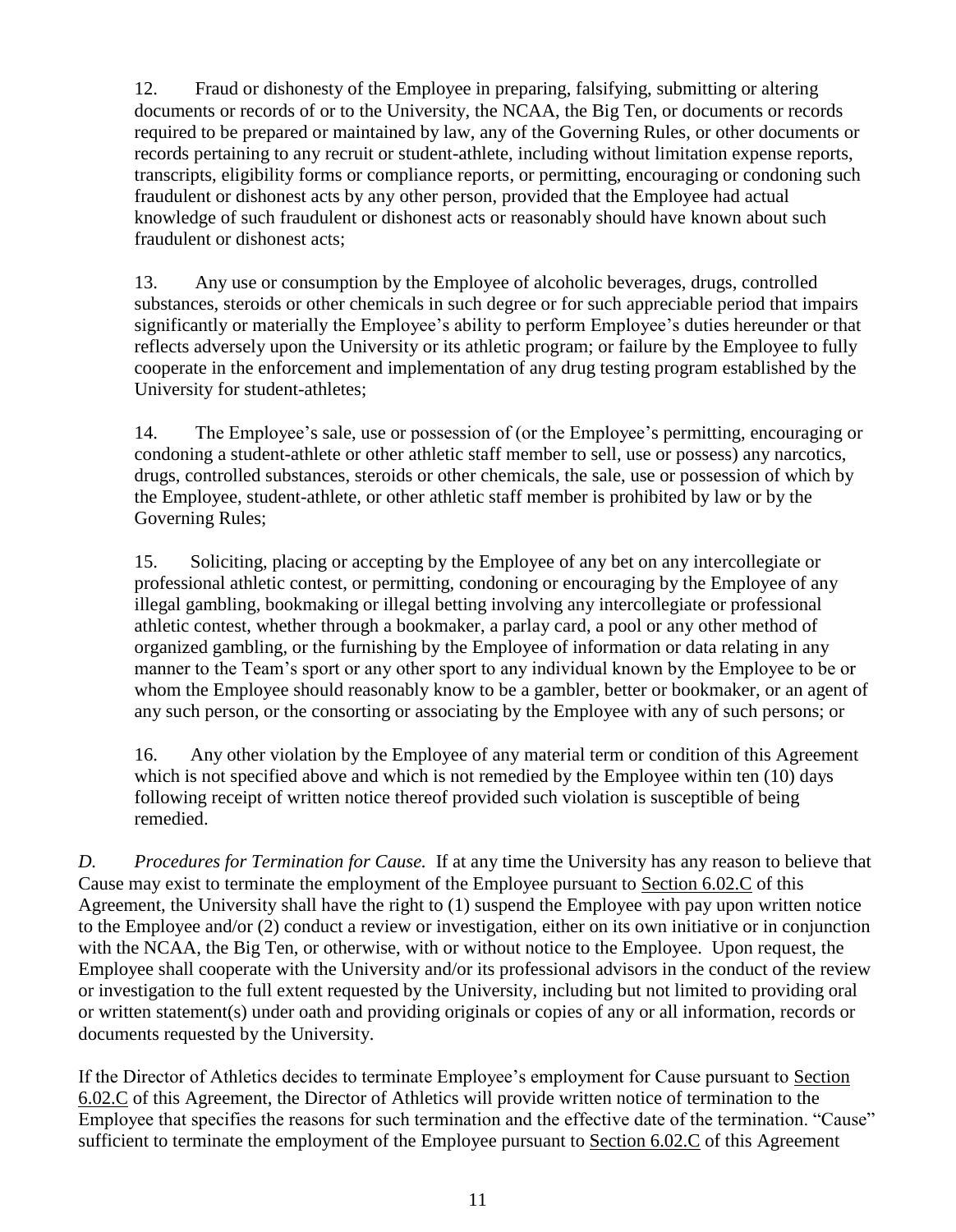shall be determined solely by the Director of Athletics.

The Employee shall have ten (10) days after receipt of notice of termination to file a written appeal of Employee's termination for Cause to the President of the University. The President may consider the appeal or may appoint one or more delegates to consider the appeal. The President or the President's delegate(s) will provide an opportunity for the Employee to be heard regarding the Employee's termination. After such opportunity, the President or the President's delegate(s) will notify the Employee of the final outcome in writing, and the decision of the President or the President's delegate(s) will be final.

The Employee acknowledges and agrees that the foregoing procedure is the exclusive University procedure that will apply in a termination for Cause situation. The Employee waives Employee's right to use or pursue any and all other University procedures, including the grievance procedures, afforded to other employees of the University in connection with a termination of their employment by the University.

*E. University's Obligations Upon Termination for Cause.* In the event this Agreement is terminated for Cause in accordance with the provisions of Section 6.02.C hereof, all obligations of the University to make further payments of any compensation, including base salary, to provide employee benefits, or to provide any other consideration hereunder shall cease as of the date that Employee receives notice of termination for Cause from the Director of Athletics.

In no case shall the University be liable to the Employee for the loss of any collateral business opportunities or any other benefits, perquisites or income resulting from activities such as, but not limited to, camps, clinics, media appearances, radio, television, internet, marketing and promotional services, apparel or shoe contracts, equipment agreements, consulting relationships or from other sources that might produce promotional or outside income.

*F. Action by University without Cause.* The parties agree that the University may end this Agreement prior to its expiration without cause. Termination "without cause" shall mean termination on a basis other than those set forth in Section 6.02.A, Section 6.02.B or Section 6.02.C above. Termination by the University without cause shall be effectuated by delivering to the Employee written notice of the University's intent to end this Agreement without cause, which notice shall be effective upon the earlier of the date set forth in such notice or ten (10) days after receipt of such notice by the Employee.

*G. University's Obligation upon Termination without Cause.* Upon Employee's execution of a Severance Agreement/Release acceptable to the University, the University will pay Employee a severance payment in the amount of the balance of the salary due under this Agreement. The amount due shall be paid in monthly installments with appropriate withholdings and deductions and shall be subject to the mitigation provisions of Section 6.02.H of this Agreement.

In no case shall the University be liable to the Employee for any payments for outside income as defined in Section 4.04 of the Agreement, for loss of any promotional or outside business income, collateral business opportunities or any other benefits, perquisites or income resulting from activities such as, but not limited to camps, clinics, media appearances, personal appearances, radio, television, internet, marketing and promotional services, apparel or shoe contracts, or equipment agreements, consulting relationships or from other sources that might produce promotional or outside income or any other payments provided in this Agreement. Acceptance by the Employee of this amount will constitute full settlement of any claim that the Employee might otherwise assert against the University, or any of its agents or employees. By executing this Agreement, the Employee explicitly acknowledges and agrees that the Employee is entitled to no other damages as a result of the termination of this Agreement without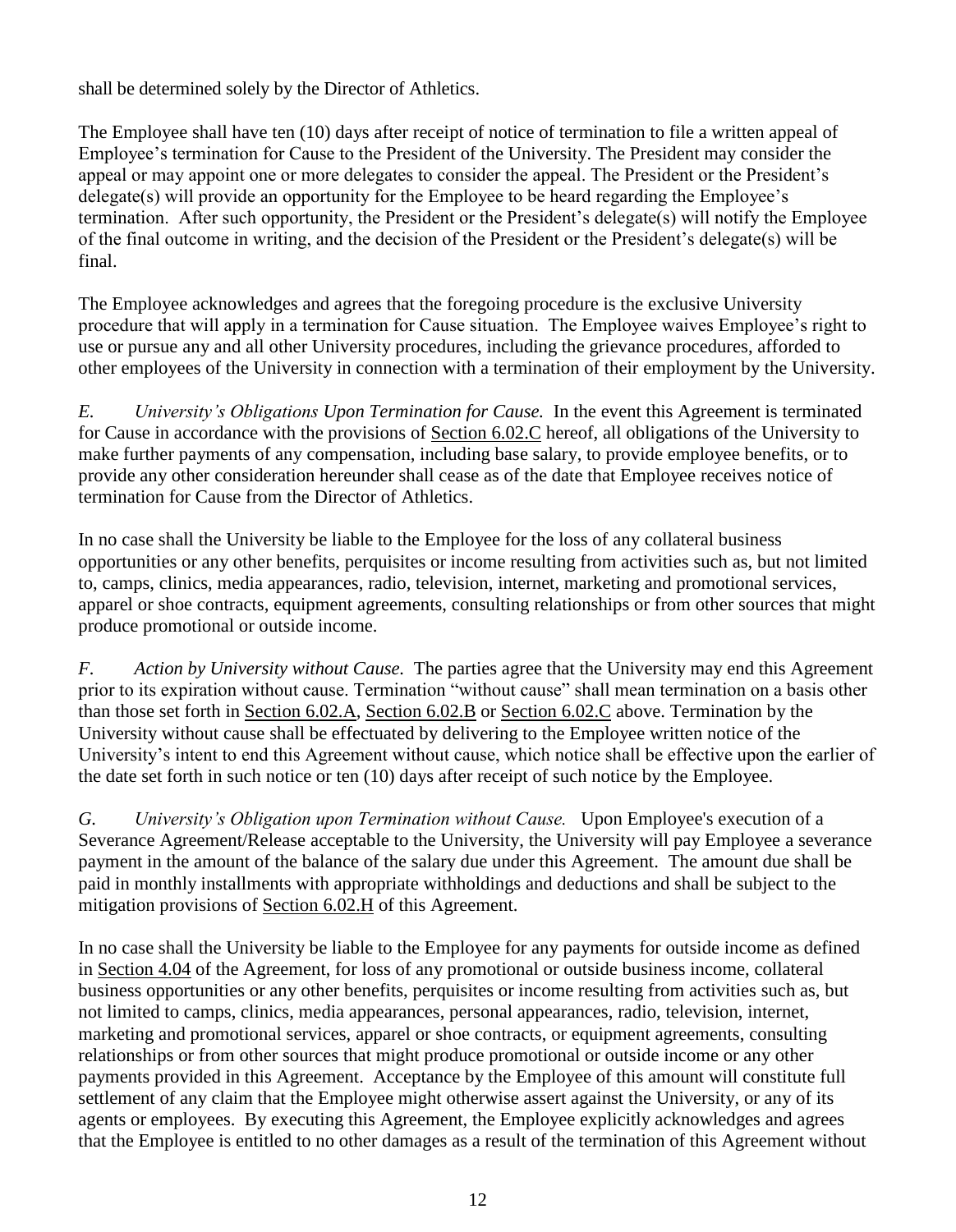cause by the University.

Amounts payable by the University to the Employee shall be reduced by any taxes that the University is required by law to withhold.

*H. Mitigation of University's Obligations.* The Employee is required to mitigate University's obligations under Section 6.02.A.1 or Section 6.02.G by making reasonable and diligent efforts (under the circumstances and opportunities then prevailing) to obtain a comparable employment position (as defined below) as soon as practicable following such termination. If Employee is employed elsewhere posttermination in a comparable employment position (as defined below), then University's obligation to pay Employee as set forth in Section 6.02.A.1 or Section 6.02.G shall be reduced by Employee's total compensation from all sources directly related to such a comparable position (except not including the employee benefits costs associated with such a comparable position). University shall pay such amount (which shall not include employee benefits for the period that Employee is employed in such a comparable position) in equal monthly installments after the date of termination for the period defined in Section 6.02.A.1 or Section 6.02.G.

For purposes of this Section, "comparable employment" shall include, but not be limited to, employment (1) as a head coach or assistant coach in the professional or collegiate ranks, (2) in any athletics-related media position, (3) in a professional or administrative position with an athletically related governing body, or (4) in another similar athletically related position.

*6.03 Effect of Termination on Payment of Bonus or Supplemental Income.* Notwithstanding any other provision in this Agreement to the contrary, in the event that Employee's employment is terminated pursuant to Sections 6.01, 6.02.A, 6.02.B, or 6.02.F of this Agreement, any monies earned during the Term of the Agreement pursuant to Section 5.01 of this Agreement shall be paid by the University unless, prior to such payment, it is determined that the Employee committed acts or omissions for which the Employee could have been terminated for Cause under Section 6.02.C of this Agreement. The Employee may appeal such a determination pursuant to Section 6.02.D of this Agreement.

*6.04 Discussion of Other Prospective Employment.* Unless notice of termination of employment has been given to the Employee, the Employee shall not engage in discussions or negotiate, directly or indirectly, concerning the Employee's prospective employment with any other institution of postsecondary education or any professional athletic team without first obtaining the written approval of the Team Head Coach and the Director of Athletics to engage in such discussions or negotiations.

*6.05 Representations and Warranties of the Employee.* As a material inducement to the University to execute and perform this Agreement, the Employee represents and warrants to the University that (1) Employee has not violated any NCAA or Conference Rules prior to the date of this Agreement and (2) Employee knows of no violation of any NCAA or Conference Rules by any staff member or studentathlete who was under the Employee's supervision, direction, or control at any prior member institution of the NCAA and for which Employee could be held responsible or be subject to sanctions or other discipline from the NCAA.

## ARTICLE VII – MISCELLANEOUS

*7.01 Withholding and Taxes.* Any payments made or benefits provided to the Employee by the University pursuant to this Agreement shall be subject to normal deductions and withholding for state, local and federal taxes and other amounts required by applicable law. To the extent any payments or benefits provided to the Employee by the University pursuant to this Agreement (including without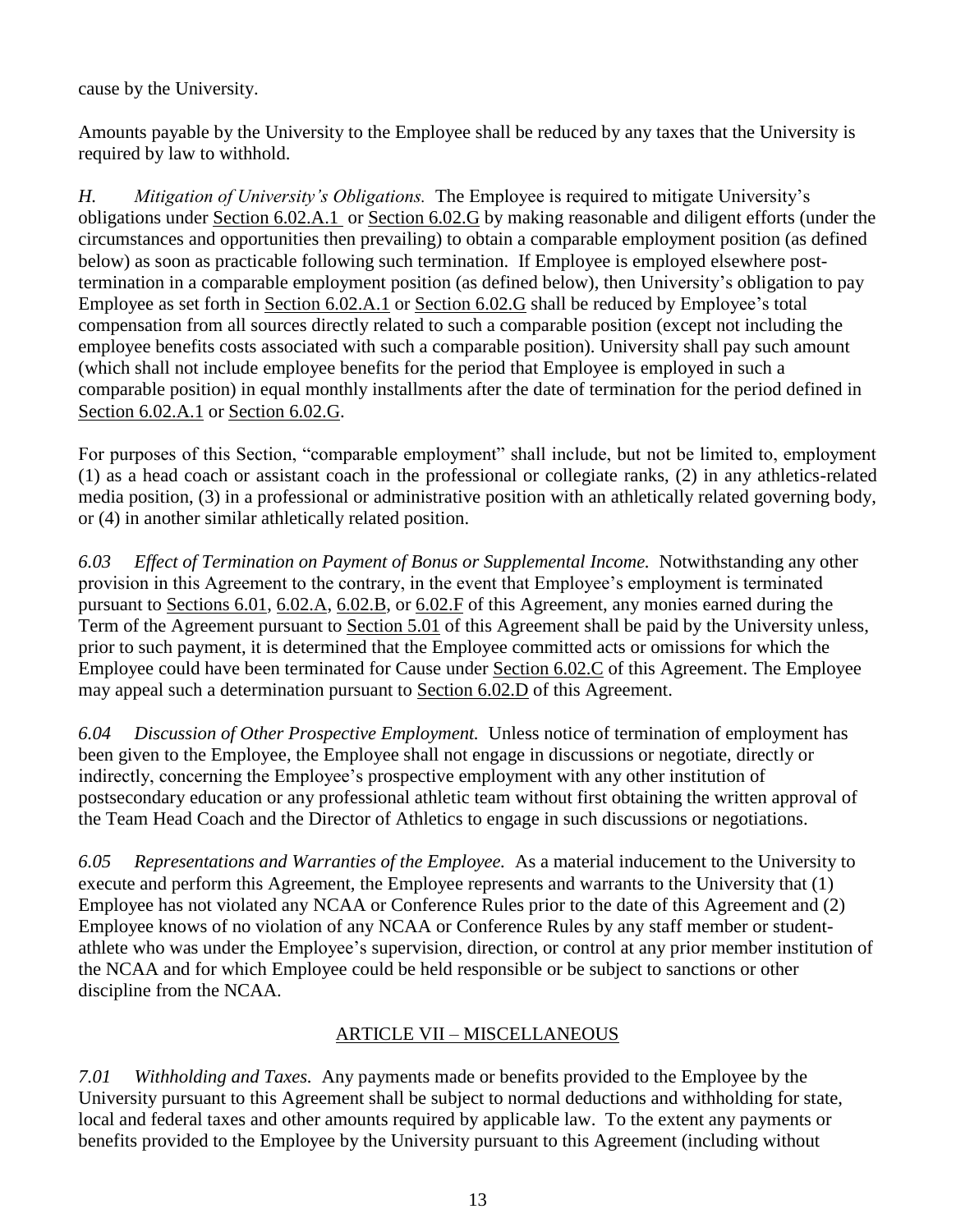limitation game tickets, moving expenses, or product allowances) are deemed taxable, the Employee shall be solely responsible for any such taxes.

*7.02 Requirement of University Signature and Approval.* It is understood and agreed that this Agreement shall not be effective until signed by the University's Treasurer and Director of Athletics on behalf of the University.

*7.03 Choice of Law/Choice of Venue.* This Agreement shall be governed by and construed in accordance with the laws of the State of Indiana, and the laws of the State of Indiana shall govern the creation, validity, performance and enforcement of this Agreement and any recovery or remedy for breach or violation of this Agreement. All disputes related to this Agreement or any violation or breach of this Agreement shall be litigated exclusively in a state court located in Monroe County, Indiana, and the Employee expressly waives any right to pursue an action in another venue and any possible challenge to personal jurisdiction or venue.

*7.04 Assignment of Agreement.* The Employee's rights and interests under this Agreement may not be assigned, pledged or encumbered by the Employee.

*7.05 Amendments to Agreement.* This Agreement may be amended at any time only by a written instrument duly approved by the University through its designated representative and accepted by the Employee. Such approval and acceptance is to be acknowledged in writing, except that the foregoing shall not apply to the renewal of this agreement, increases in compensation and/or enhancements of fringe benefits which may be accomplished at any time in accordance with the terms and conditions of ARTICLE III and ARTICLE IV hereof.

*7.06 Severability*. If any provision or provisions hereof shall be deemed invalid or unenforceable, either in whole or in part, this Agreement shall be deemed amended to delete or modify, as necessary, the offending provision or provisions or to alter the bounds thereof in order to render it valid and enforceable.

*7.07 No Waiver of Default.* No waiver by the parties hereto of any default or breach of any covenant, term or condition of this Agreement shall be deemed to be a waiver of any other default or breach of the same or any other covenant, term or condition contained herein.

*7.08 University Retains All Materials and Records*. All materials or articles of information, including without limitation personnel records, recruiting records, team information, films, video, statistics or any other material or data, furnished to the Employee by the University or developed by the Employee on behalf of the University or at the University's direction or for the University's use or otherwise in connection with the Employee's employment hereunder are and shall remain the sole and confidential property of the University. The University agrees to provide the Employee reasonable access to such materials, as approved by the Director of Athletics (which approval will not be unreasonably withheld), for personal professional development purposes (not commercial purposes) while this Agreement is in effect. The Employee shall cause any such materials in Employee's possession or control to be delivered to the University on or prior to the Employee's final date of employment.

*7.09 Return of University Property Upon Termination or Expiration.* Any and all property belonging to the University must be returned on or prior to Employee's final date of employment. Items to be returned include, but are not limited to, any issued, keys, credit cards, or automobile.

*7.10 Employee Will Not Incur University Indebtedness.* It is mutually agreed and understood that the Employee shall not incur any indebtedness for or on behalf of the University without first securing the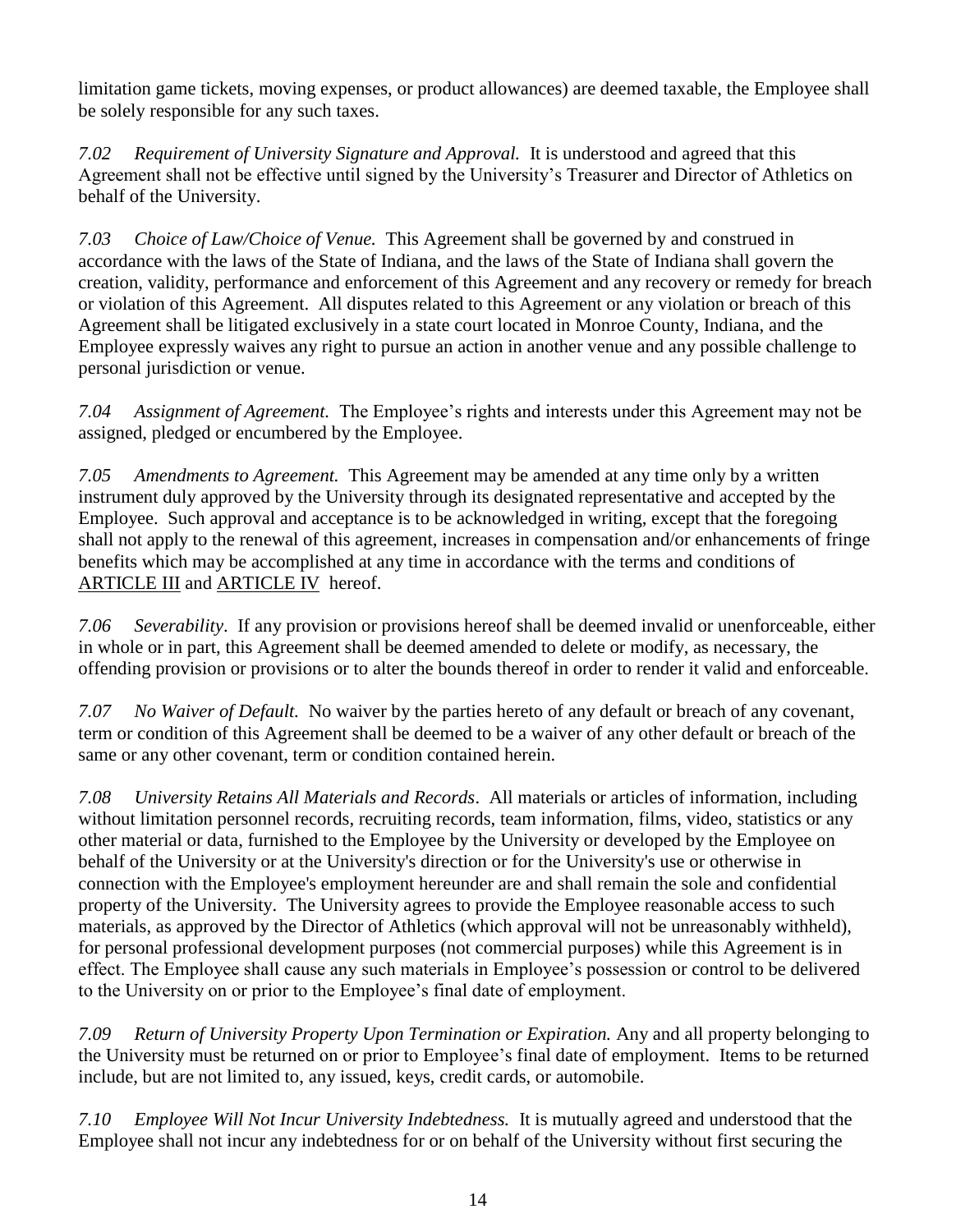advance written approval of the Director of Athletics.

*7.11 "Force Majeure."* Neither party shall be considered in default in the performance of its obligations under this Agreement if such performance is prevented or delayed by Force Majeure. "Force Majeure" shall include but not be limited to war, hostilities, revolution, civil commotion, strike, lockout, epidemic, accident, fire, wind or flood or any law, order, proclamation, ruling, regulation or ordinance of any government or subdivision of government or any act of God.

*7.12 Employee Solicitation of Donor Funds.* The Employee recognizes the overall positive impact to the University and the athletics program of a well-coordinated fundraising effort and agrees that any solicitations or requests for funding will be made only with prior approval from the athletic administration and the University's institutional advancement officials (which approval will not be unreasonably withheld).

*7.13 Employee Will Not Make Investments Inconsistent with University's Objectives.* During the Term, the Employee shall not be associated with (whether as an employee, consultant, investor, owner, or any other type of participant) any enterprise that is engaged in activities inconsistent with the University's objectives and philosophies (e.g., gambling, alcoholic beverages, tobacco) without first obtaining the approval of the Director of Athletics (which approval will not be unreasonably withheld). The Employee's ownership of less than one percent of the shares of a publicly-held corporation (if such investment does not involve promotional or managerial responsibility) shall not be deemed a violation of this provision.

*7.14 Notices.* Any notice or other communication which may or is required to be given under this Agreement shall be in writing and shall be deemed to have been given on the earlier of the date actually received or on the close of business on the fifth business day next following the day when deposited in the United States Mail, postage prepaid, registered or certified, addressed to the party at the address set forth after its name below or such other address as may be given by such party in writing to the other:

If to the Employee: Kenya Hunter

If to the University: Director of Athletics Indiana University 1001 East  $17<sup>th</sup>$  Street Memorial Stadium North End Zone Bloomington, IN 47408.

*7.15 Pronoun References.* Whenever the context may require, any pronouns used in this Agreement shall include the corresponding masculine, feminine, or neuter forms. The singular form of nouns and pronouns shall include the plural, and the plural form of nouns and pronouns shall include the singular.

*7.16 Entire Agreement.* This Agreement constitutes the entire agreement between the parties and replaces any and all prior written and oral agreements between these two parties with respect to the subject matter hereof.

*7.17 Acknowledgement.* The Employee acknowledges that Employee has read and understands the foregoing provisions of this Agreement and that such provisions are reasonable and enforceable and